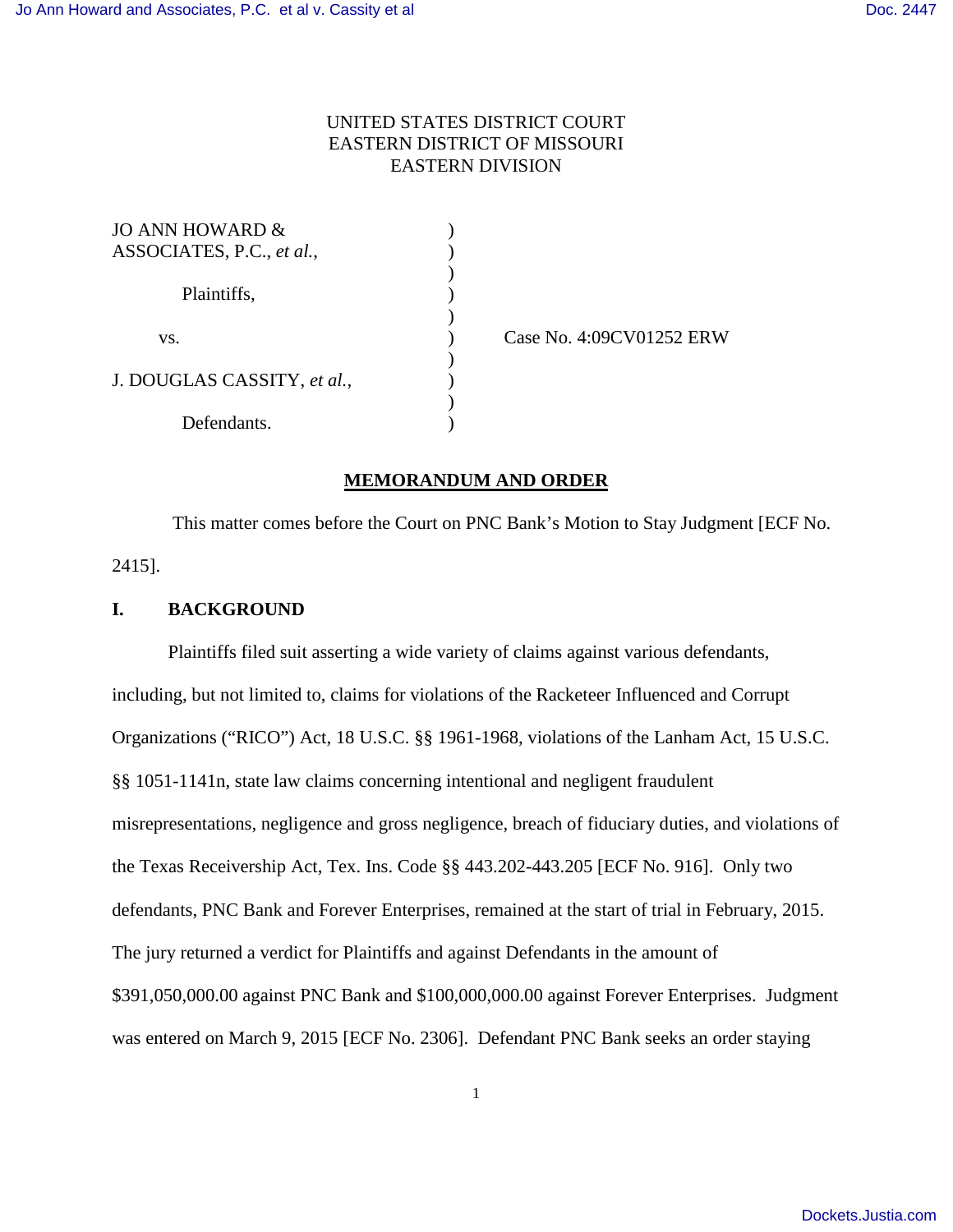execution or enforcement of the judgment, pursuant to Federal Rule of Civil Procedure

("FRCP") 62(b) and 62(d), pending determination of their Rule 50(b) motion for judgment, Rule

59(a) motion for new trial, and Rule 59(e) motion to amend or alter judgment or until such time

as an appeal can be taken.

# **II. LEGAL STANDARD**

A party may obtain a stay of judgment by posting an adequate supersedeas bond. *Am.* 

*Mfrs. Mut. Ins. Co. v. Am. Broadcasting Paramount Theaters, Inc.*, 87 S.Ct. 1 (1996); Fed. R.

Civ. Pro. 62(b). Rule 62(d) of the Federal Rules of Civil Procedure, provides that:

[i]f an appeal is taken, the appellant may obtain a stay by supersedeas bond, except in an action described in Rule  $62(a)(1)$  or (2). The bond may be given upon or after filing the notice of appeal or after obtaining the order allowing the appeal. The stay takes effect when the court approves the bond.

Fed. R. Civ. P. 62(d). "With respect to money judgments, Rule 62(d) has been interpreted to mean that an appellant may obtain a stay of the money judgment during the pendency of the appeal as a matter of right by posting an adequate supersedeas bond." *United States v. Mansion House Ctr. Redevelopment Co*., 682 F. Supp. 446, 449 (E.D. Mo. 1988) (citing *Am. Mfrs. Mut. Ins. Co. v. Am. Broad.-Paramount Theatres, Inc.*, 87 S. Ct. 1 (1966)). "'The general rule is for the district court to set a supersedeas bond in the full amount of the judgment plus interests, costs, and damages for delay.'" *New Access Commc'ns LLC v. Qwest Corp.*, 378 F. Supp. 2d 1135, 1138 (D. Minn. 2005) (quoting *Adzick v. Unum Life Ins. Co. of Am.*, 2003 WL 21011345, at \*1 (D. Minn. Apr. 16, 2003)). While "[a] full supersedeas bond is the norm," a district court does have discretion to waive the bond requirement or to only require a partial bond, while still implementing a stay of the judgment pending appeal. *Mansion House*, 682 F. Supp. at 449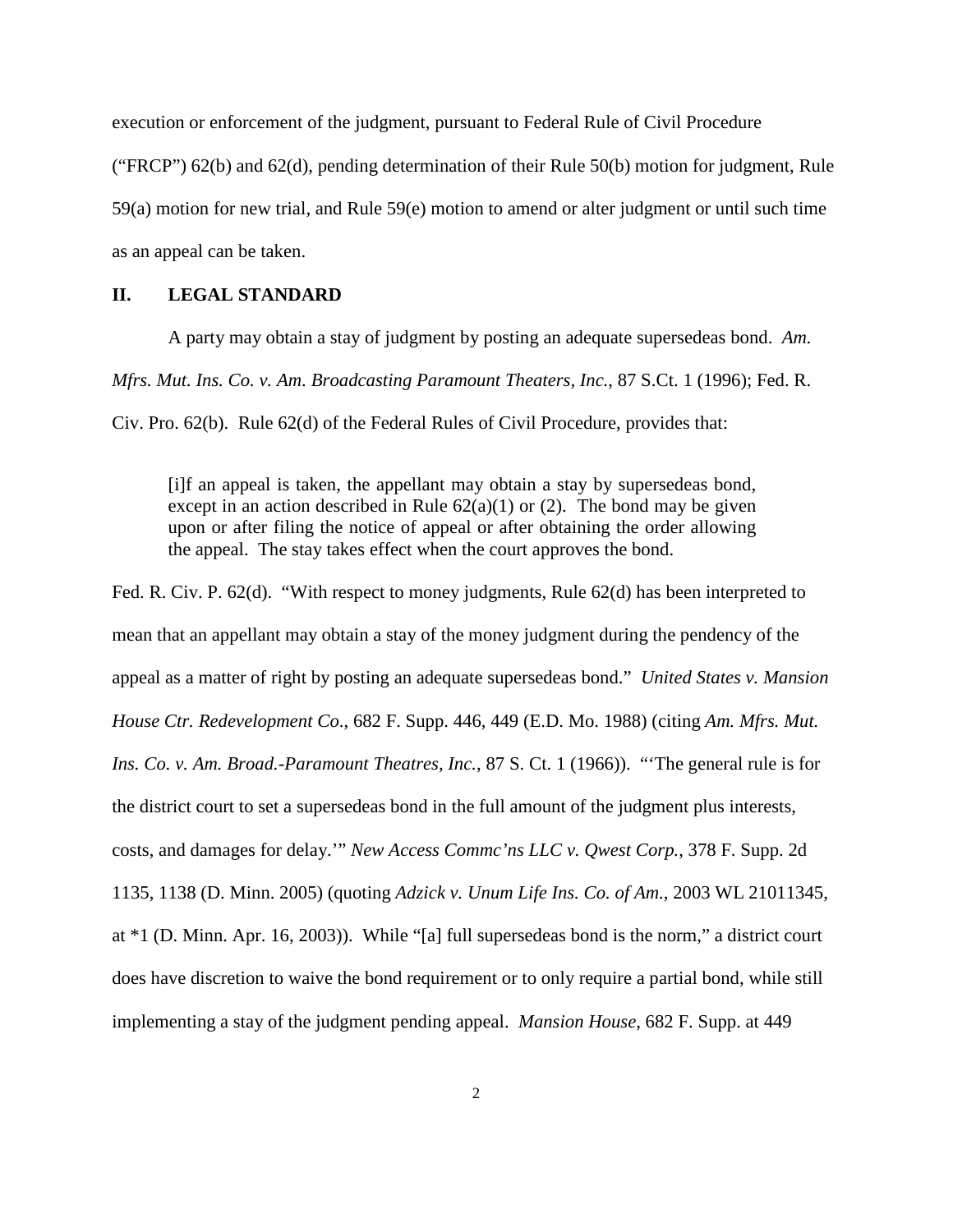(citing *Miami Int'l Realty Co. v. Paynter*, 807 F.2d 871, 873 (10th Cir. 1986); *see also New Access*, 378 F. Supp. 2d at 1138 (quoting *Adzick*, 2003 WL 21011345, at \*1).

### **III. DISCUSSION**

### *A. National Bank Act*

PNC Bank argues a stay of execution of judgment is required by the National Bank Act, specifically 12 U.S.C. § 91 which states "no attachment, injunction, or execution, shall be issued against such [national banking] association or its property before final judgment in any suit, action, or proceeding, in any state, county, or municipal court." The Supreme Court has held § 91 applies to federal and state courts and all national banks, regardless of their solvency. *Pac. Nat'l Bank of Boston v. Mixter*, 124 U.S. 721, 727 (1888); *Third Nat'l Bank v. Impac Ltd., Inc.*, 432 U.S. 312, 319 (1977).

Case law is mixed on the application of § 91, specifically on the meaning of "final judgment." The Fifth Circuit has ruled "final judgment" in § 91 means "a judgment on the merits which is no longer subject to examination on appeal." *United States v. Lemaire*, 826 F.2d 387, 390 (5th Cir. 1987). However, other courts have held "final judgment" means the same as it does in FRCP 54 which is a judgment is final when it is appealable. *Quinones v. Chase Bank USA, N.A.*, Civil No. 09CV2748-AJB (BGS), 2012 WL 1473351 at \*2 (S.D. Cal. Apr. 27, 2012). Whereas other courts have determined a supersedeas bond is not prohibited by § 91 because it is not an attachment, execution, or injunction. *United States v. Theos*, 709 F. Supp. 1007, 1010 (D. Colo. 1989). Secondary authority follows the Fifth Circuit and holds § 91 exempts national banks from federal and state bond requirements. *See* James R. Brown, *Judgment Enforcement* § 1.05[A] (3d ed. 2015); Mary Ann Jenkins & George Brandon, *Appeals Bond Exemption for National Banks*, 123 Banking L.J. 387, 397 (2006). This Court finds the reasoning of the Fifth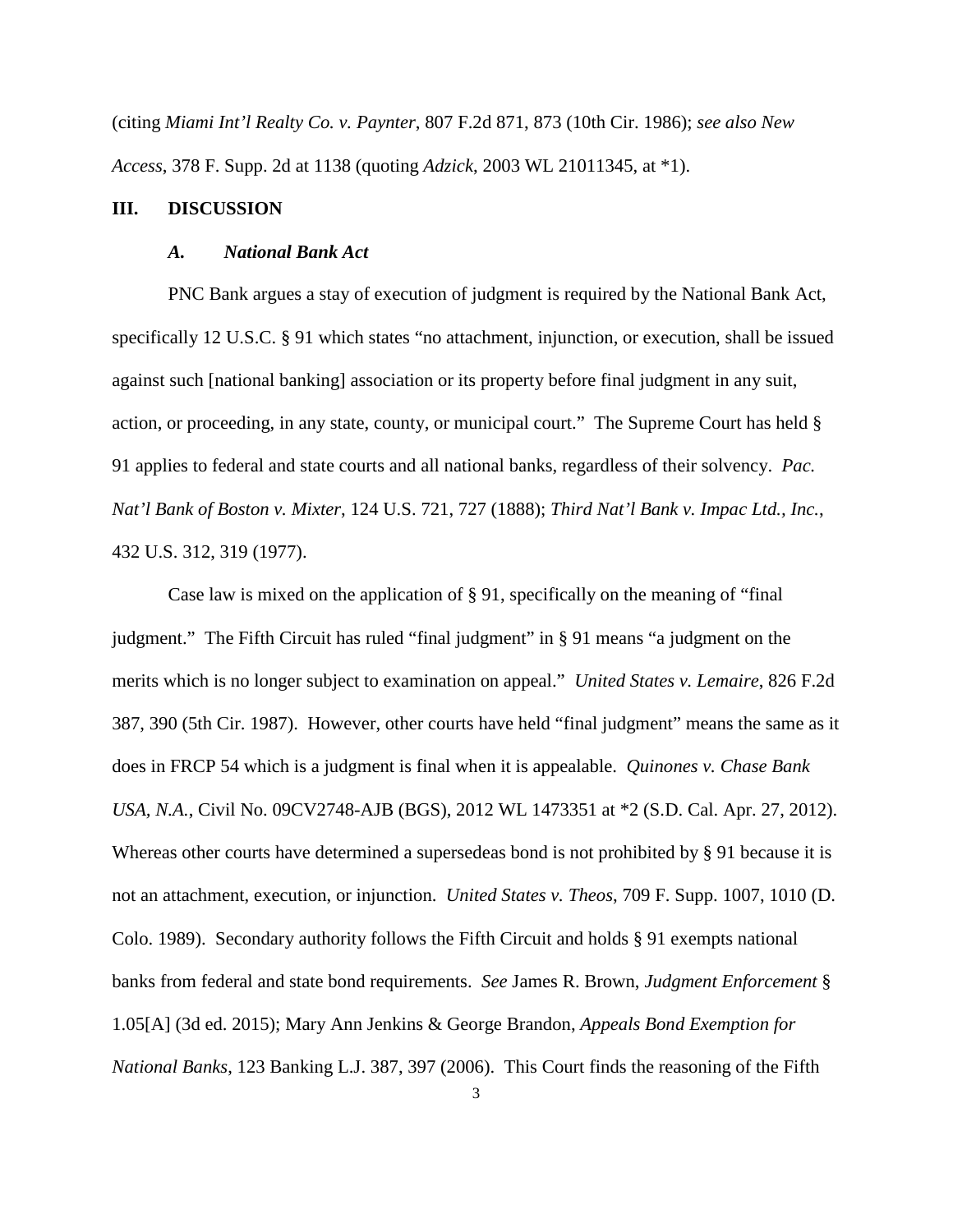Circuit persuasive and holds § 91 exempts national banks from posting a bond until the appeals process is completed. PNC Bank will not be required to post a bond while the enforcement of the judgment is stayed pending post-judgment motions and appeals.

### *B. Waiver of Bond Requirement*

 Even if this Court concluded § 91 did not apply to judgments pending appeal, PNC Bank would not be required to post a supersedeas bond because this Court waives it. When deciding whether to waive a bond, there are several factors for the Court to consider: 1) complexity of the collection process, 2) amount of time required to obtain a judgment on appeal, 3) degree of confidence the district court has in the ability of the party seeking waiver to pay the judgment, 4) whether ability to pay the bond is so plain the cost of the bond would be a waste, and 5) whether the party seeking waiver is in such a precarious financial situation the bond would place other creditors in an insecure position. *Exec. Air Taxi Corp. v. City of Bismarck, N. Dakota*, No. 1:04- CV-56, 2007 WL 559819 at \*1 (D. N.D. Feb. 14, 2007); *see also Dillon v. City of Chicago*, 866 F.2d 902, 904 (7th Cir. 1988); *Augustin v. Nassau Cnty Sherriff's Dep't*, 783 F.3d 414, 417-18 (2d Cir. 2015). As a whole, these factors weight in PNC Bank's favor. The collection process is fairly simple as PNC Bank is a public traded company, based in the United States. This Court has confidence PNC bank has the ability to pay the judgment and believes PNC Bank's ability to pay the bond is "so plain," the cost of a bond is a waste. However, the amount of time required to obtain a judgment on appeal weighs in Plaintiffs' favor as the appeals process most likely will take well more than a year to complete. The final factor is inapplicable as the Court has found PNC Bank has an obvious ability to pay the judgment, it is clearly not in a precarious financial situation. Weighing these factors, the Court finds PNC Bank is not required to post a bond pending post-judgment motions and appeals.